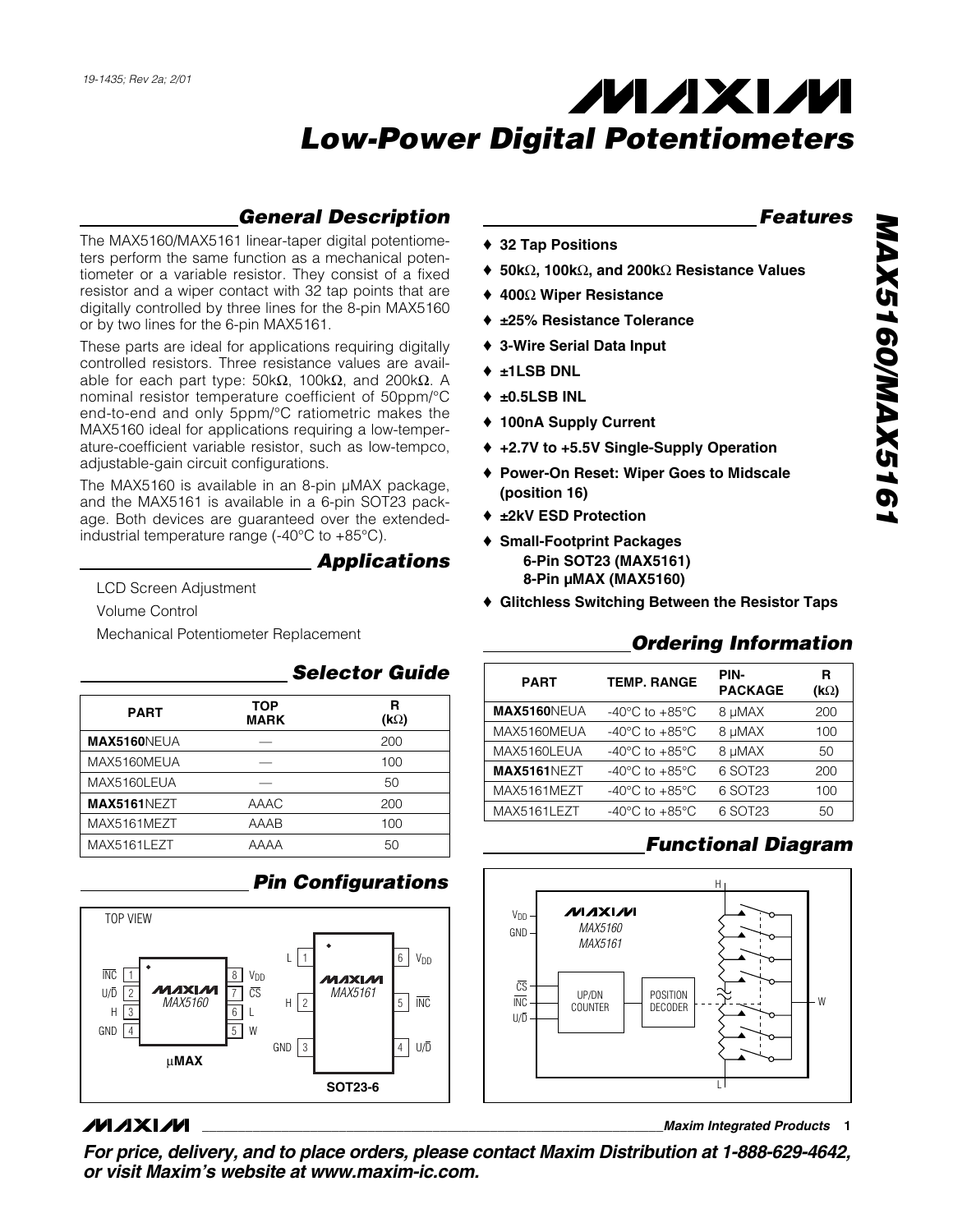#### **ABSOLUTE MAXIMUM RATINGS**

|                                             | Continuous Power Dissipation ( $T_A = +70^{\circ}C$ ) |
|---------------------------------------------|-------------------------------------------------------|
|                                             | 6-Pin SOT23 (derate 6.25mW/°C above +70°C)500mW       |
|                                             | 8-Pin µMAX (derate 4.1mW/°C above +70°C)330mW         |
| Input and Output Latchup Immunity ±200mA    |                                                       |
| Maximum Continuous Current into H, L, and W |                                                       |
|                                             | Lead Temperature (soldering, 10s) +300° C             |

*Stresses beyond those listed under "Absolute Maximum Ratings" may cause permanent damage to the device. These are stress ratings only, and functional operation of the device at these or any other conditions beyond those indicated in the operational sections of the specifications is not implied. Exposure to absolute maximum rating conditions for extended periods may affect device reliability.*

### **ELECTRICAL CHARACTERISTICS**

(V<sub>DD</sub> = +2.7V to +5.5V, V<sub>H</sub> = V<sub>DD</sub>, V<sub>L</sub> = 0, T<sub>A</sub> = T<sub>MIN</sub> to T<sub>MAX</sub>. Typical values are at V<sub>DD</sub> = +5V, T<sub>A</sub> = +25°C, unless otherwise noted.)

| <b>PARAMETER</b>                                            | <b>SYMBOL</b>         |                                                    | <b>CONDITIONS</b> | <b>MIN</b>          | <b>TYP</b> | <b>MAX</b>        | <b>UNITS</b> |
|-------------------------------------------------------------|-----------------------|----------------------------------------------------|-------------------|---------------------|------------|-------------------|--------------|
| <b>DC PERFORMANCE</b>                                       |                       |                                                    |                   |                     |            |                   |              |
| Resolution                                                  |                       |                                                    |                   |                     | 3          |                   | $\%$         |
| Integral Nonlinearity (Note 1)                              | <b>INL</b>            |                                                    |                   |                     |            | ±1/2              | <b>LSB</b>   |
| Differential Nonlinearity (Note 1)                          | <b>DNL</b>            |                                                    |                   |                     |            | ±1                | <b>LSB</b>   |
| End-to-End Resistor Tempco                                  | <b>TC<sub>R</sub></b> |                                                    |                   |                     | 50         |                   | ppm/°C       |
| Ratiometric Resistor Tempco                                 |                       |                                                    |                   |                     | 5          |                   | ppm/°C       |
| Full-Scale Error                                            |                       |                                                    |                   |                     |            | $-0.1$            | <b>LSB</b>   |
| Zero-Scale Error                                            |                       |                                                    |                   |                     |            | $+0.1$            | <b>LSB</b>   |
| Wiper Resistance                                            | <b>Rw</b>             |                                                    |                   |                     | 400        | 1700              | $\Omega$     |
| Wiper Capacitance                                           | $C_{W}$               |                                                    |                   |                     | 10         |                   | pF           |
|                                                             |                       | MAX516_NE__                                        |                   | 150                 | 200        | 250               |              |
| End-to-End Resistance                                       | <b>HL</b>             | MAX516_ME__                                        |                   | 75                  | 100        | 125               | $k\Omega$    |
|                                                             |                       | $\overline{\text{MAX516}}$ LE__                    |                   | 37.5                | 50         | 62.5              |              |
| <b>DIGITAL INPUTS</b>                                       |                       |                                                    |                   |                     |            |                   |              |
| Input High Voltage                                          | V <sub>IH</sub>       |                                                    |                   | $0.7 \times V_{DD}$ |            |                   | $\vee$       |
| Input Low Voltage                                           | VIL                   |                                                    |                   |                     |            | $0.3 \times V$ DD | $\vee$       |
| Input Leakage Current                                       |                       |                                                    |                   |                     |            | ±1                | μA           |
| Input Capacitance                                           |                       |                                                    |                   |                     | 5          |                   | pF           |
| <b>TIMING CHARACTERISTICS (Figure 6)</b>                    |                       |                                                    |                   |                     |            |                   |              |
| CS to INC Setup Time                                        | tci                   |                                                    |                   | 25                  |            |                   | ns           |
| $\overline{\text{CS}}$ to $\overline{\text{INC}}$ Hold Time | t <sub>IC</sub>       |                                                    |                   | $\Omega$            |            |                   | ns           |
| <b>INC</b> Low Period                                       | t <sub>IL</sub>       |                                                    |                   | 25                  |            |                   | ns           |
| <b>INC</b> High Period                                      | t <sub>IH</sub>       |                                                    |                   | 25                  |            |                   | ns           |
| U/D to INC Hold                                             | t <sub>ID</sub>       |                                                    |                   | $\Omega$            |            |                   | ns           |
| $U/\overline{D}$ to $\overline{INC}$ Setup                  | t <sub>DI</sub>       |                                                    |                   | 50                  |            |                   | ns           |
| Wiper-Settling Time                                         | tiw                   |                                                    |                   |                     | 1          |                   | $\mu s$      |
| <b>INC</b> Frequency                                        | f <sub>IMAX</sub>     |                                                    |                   |                     |            | $\overline{7}$    | MHz          |
| <b>POWER SUPPLIES</b>                                       |                       |                                                    |                   |                     |            |                   |              |
| Supply Voltage                                              | V <sub>DD</sub>       |                                                    |                   | 2.7                 |            | 5.5               | $\vee$       |
|                                                             |                       | $\overline{CS} = \overline{INC} = \overline{UD} =$ | $VDD = +5V$       |                     | 0.6        | 10                | μA           |
| <b>Supply Current</b>                                       | IDD                   | V <sub>DD</sub> or GND                             | $VDD = +2.7V$     |                     | 135        |                   | nA           |

**Note 1:** For the MAX5160, linearity is defined in terms of H to L code-dependent resistance.

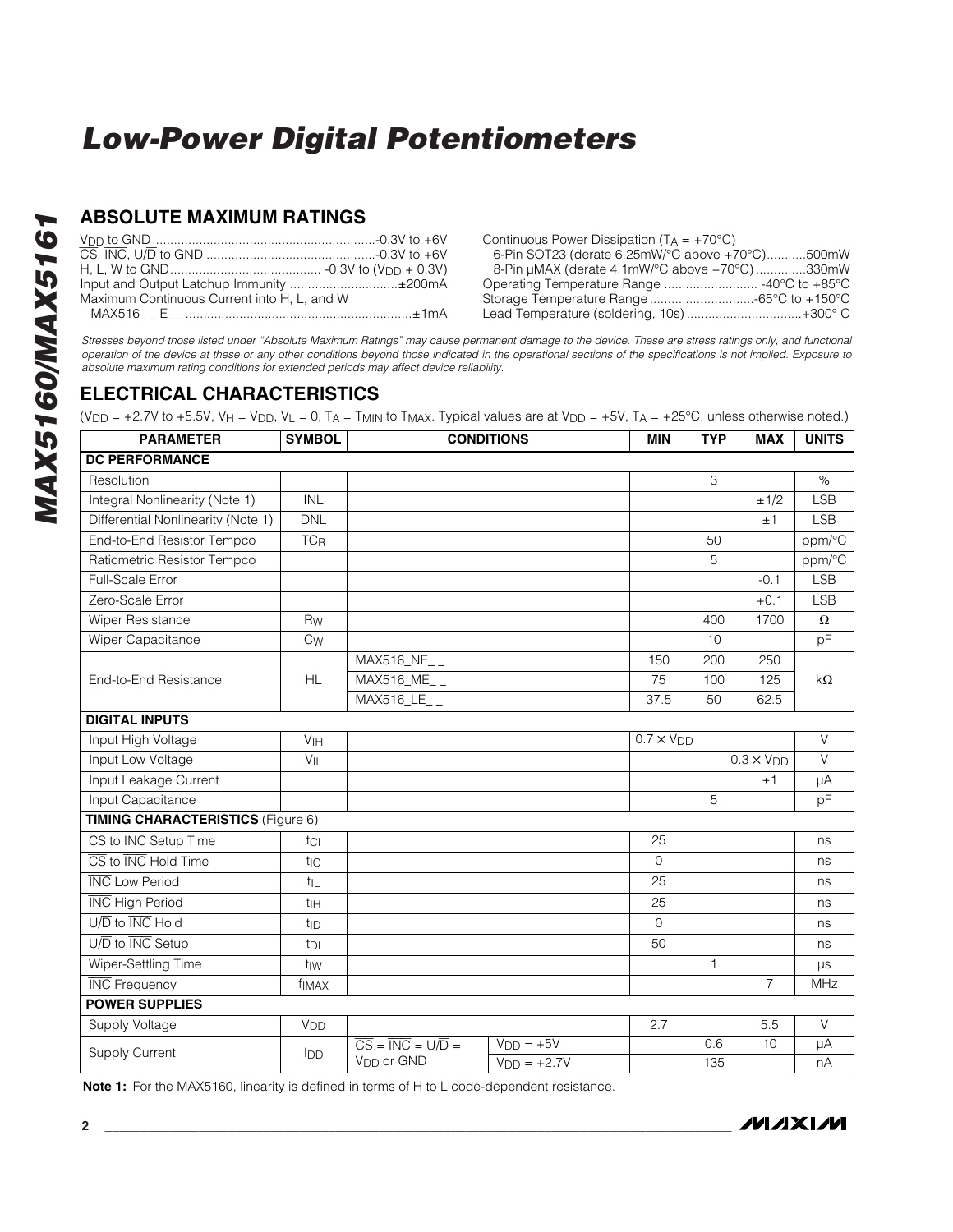



TAP POSITION

( $V_{DD}$  = +5V,  $T_A$  = +25°C, unless otherwise noted.)

**MAXIM** 

*\_\_\_\_\_\_\_\_\_\_\_\_\_\_\_\_\_\_\_\_\_\_\_\_\_\_\_\_\_\_\_\_\_\_\_\_\_\_\_\_\_\_\_\_\_\_\_\_\_\_\_\_\_\_\_\_\_\_\_\_\_\_\_\_\_\_\_\_\_\_\_\_\_\_\_\_\_\_\_\_\_\_\_\_\_\_\_* **3**

*MAX5160/MAX5161*

MAX5160/MAX5161

MAX5160/61 toc02

MAX5160/61 toc04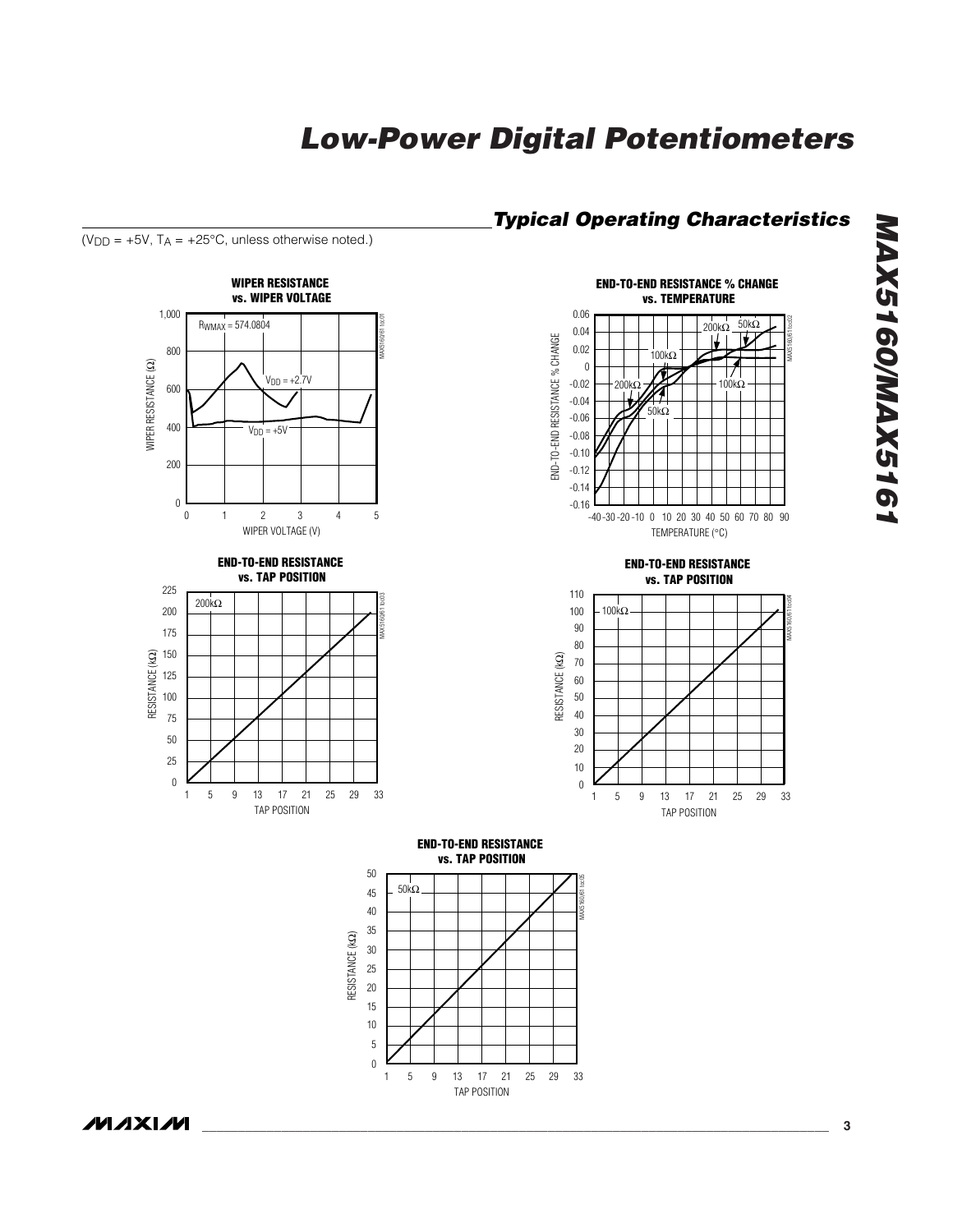

#### *Pin Description*

| <b>PIN</b>     |                | <b>NAME</b>            | <b>FUNCTION</b>                                                                                                                                                       |  |
|----------------|----------------|------------------------|-----------------------------------------------------------------------------------------------------------------------------------------------------------------------|--|
| <b>MAX5160</b> | <b>MAX5161</b> |                        |                                                                                                                                                                       |  |
|                | 5              | <b>INC</b>             | Wiper Increment Control Input. With CS low, a high-to-low transition increments<br>( $U/\overline{D}$ high) or decrements ( $U/\overline{D}$ low) the wiper position. |  |
| 2              | 4              | U/D                    | Up/Down Control Input. With CS low, a high-to-low INC transition increments<br>$(U/\overline{D}$ high) or decrements (U $/\overline{D}$ low) the wiper position.      |  |
| 3              | $\mathcal{P}$  | H                      | High Terminal of Resistor                                                                                                                                             |  |
| 4              | 3              | <b>GND</b>             | Ground                                                                                                                                                                |  |
| 5              |                | W                      | Wiper Terminal of Resistor                                                                                                                                            |  |
| 6              |                |                        | Low Terminal of Resistor                                                                                                                                              |  |
| 7              |                | $\overline{\text{CS}}$ | Chip-Select Input. Drive low to change the wiper position through INC and U/D.                                                                                        |  |
| 8              | 6              | <b>V<sub>DD</sub></b>  | Power Supply                                                                                                                                                          |  |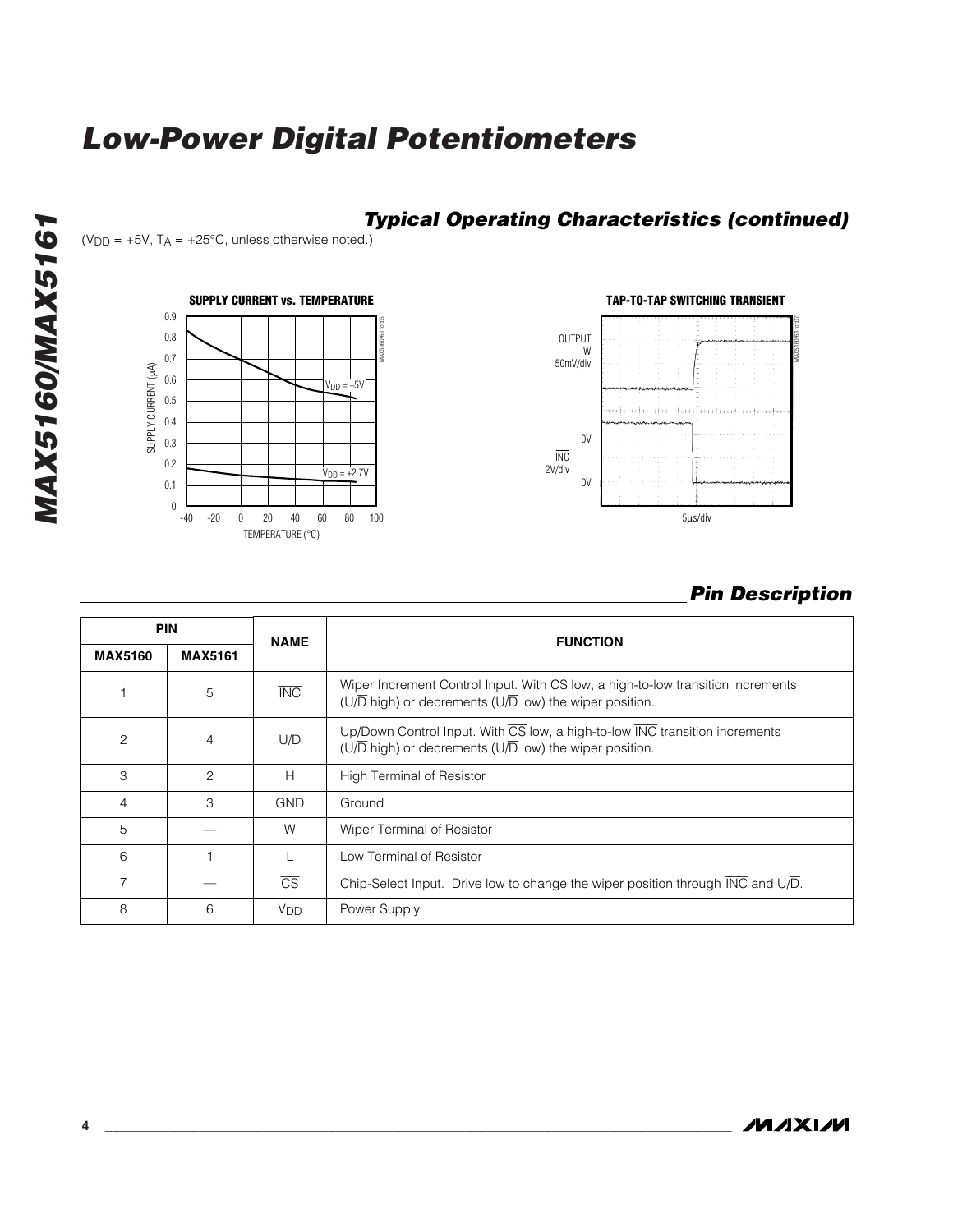#### *Detailed Description*

The MAX5160/MAX5161 consist of resistor arrays with thirty-one resistive elements. Thirty-two tap points are accessible to the wiper along the resistor string between H and L. Logic inputs  $\overline{CS}$ , U/ $\overline{D}$ , and  $\overline{INC}$ determine the position of the wiper. With  $\overline{CS}$  low and  $U/\overline{D}$  high, a high-to-low transition on  $\overline{INC}$  increments the internal counter, increasing the resistance between W and L. When both  $\overline{CS}$  and  $U/D$  are low, a high-to-low INC transition decrements the internal counter, decreasing the resistance between W and L. At either end (maximum or minimum positions), additional transitions in the direction of the end points will not change the counter value (the counter will not wrap around).

The H and L terminals of the MAX5160 are similar to the two end terminals of a mechanical potentiometer. The tap W is equivalent to the variable tap (wiper) of the potentiometer.

The MAX5161 is similar to the MAX5160 except that  $\overline{\text{CS}}$ internally connects to ground and the wiper terminal (W) is shorted to the high terminal (H). The MAX5161 acts as

a variable resistor (a potentiometer with the wiper and one end terminal shorted together).

The MAX5160/MAX5161 feature power-on reset circuitry that sets the wiper position to midscale at power-up.

#### *Applications Information*

The MAX5160/MAX5161 are intended for circuits requiring digitally controlled adjustable voltage or adjustable gain, such as LCD contrast control, where voltage biasing adjusts the display contrast.

#### *Controlling a Switch-Mode LCD Bias Generator*

Figure 1 shows an application where the MAX5161 is used with a MAX1771 to make an adjustable positive LCD-bias circuit. The output of the MAX1771 is a positive voltage that is digitally controlled through the MAX5160/MAX5161. Similarly, Figure 2 shows the application of the MAX5161 in a digitally controlled negative LCD-bias circuit along with the MAX774/ MAX775/MAX776.



*Figure 1. Adjustable Positive LCD Bias*



*Figure 2. Adjustable Negative LCD Bias*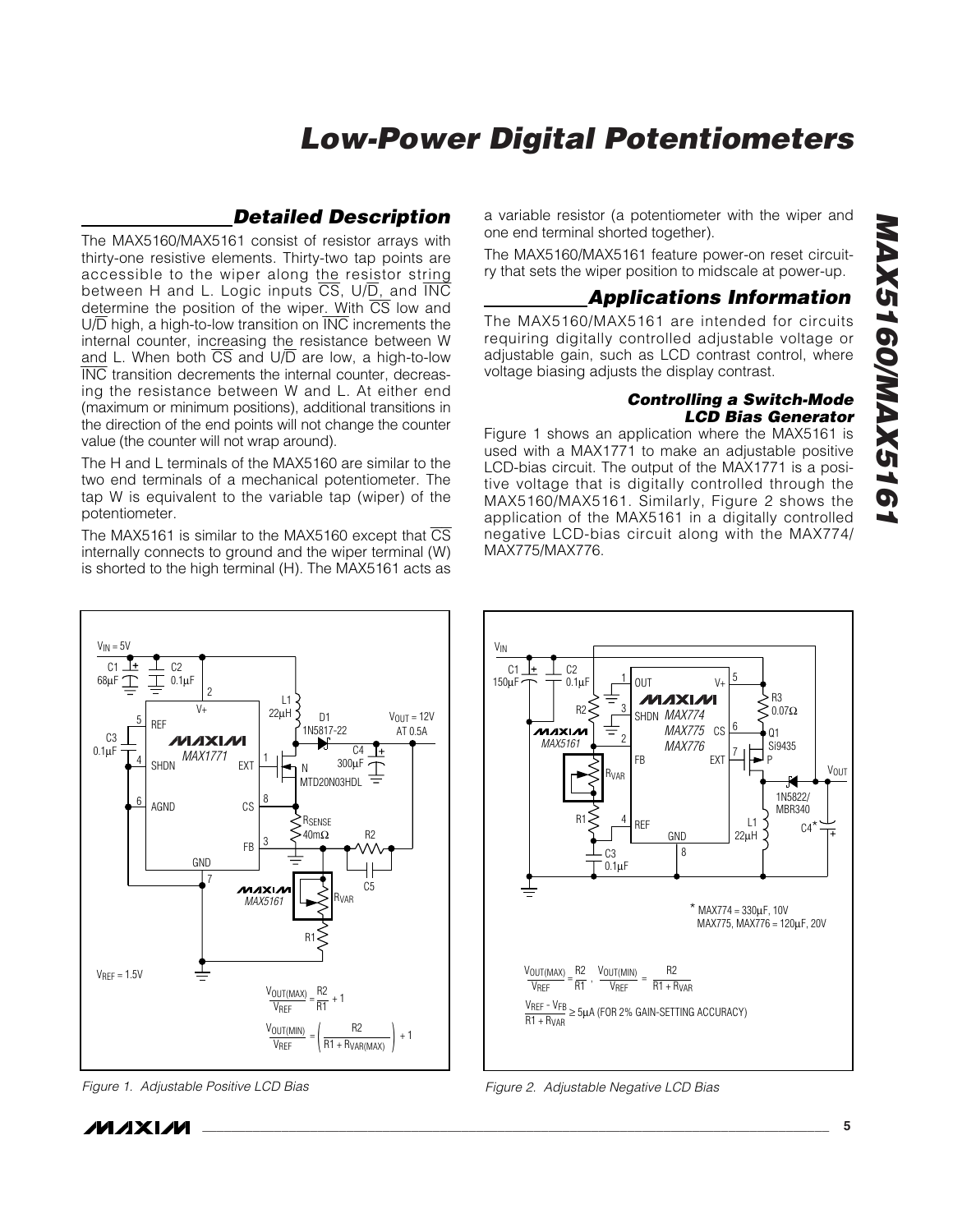*Alternative Positive LCD Bias Control*

#### *Adjustable Gain*

Figure 5 shows how to use the MAX5161 to digitally adjust the gain of a noninverting op amp configuration. Connect the MAX5161 in series with a resistor to ground to form the adjustable gain control of a noninverting amplifier. The MAX5160/MAX5161 have a low 5ppm/°C ratiometric tempco that allows for a very stable adjustable gain configuration over temperature.

#### *Serial Interface*

Figure 6 is the serial-interface timing diagram.



Alternatively, use an op amp to provide buffering and gain to the output of the MAX5160/MAX5161. Connect the MAX5160 to the positive input of a noninverting op amp (Figure 3) to select a portion of the input signal by digitally controlling the wiper terminal. Figure 4 shows a

similar circuit for the MAX5161.

*Figure 3. MAX5160 Positive LCD Bias Control*



*Figure 4. MAX5161 Positive LCD Bias Control*



*Figure 5. Adjustable Gain Circuit: a) MAX5161; b) MAX5160*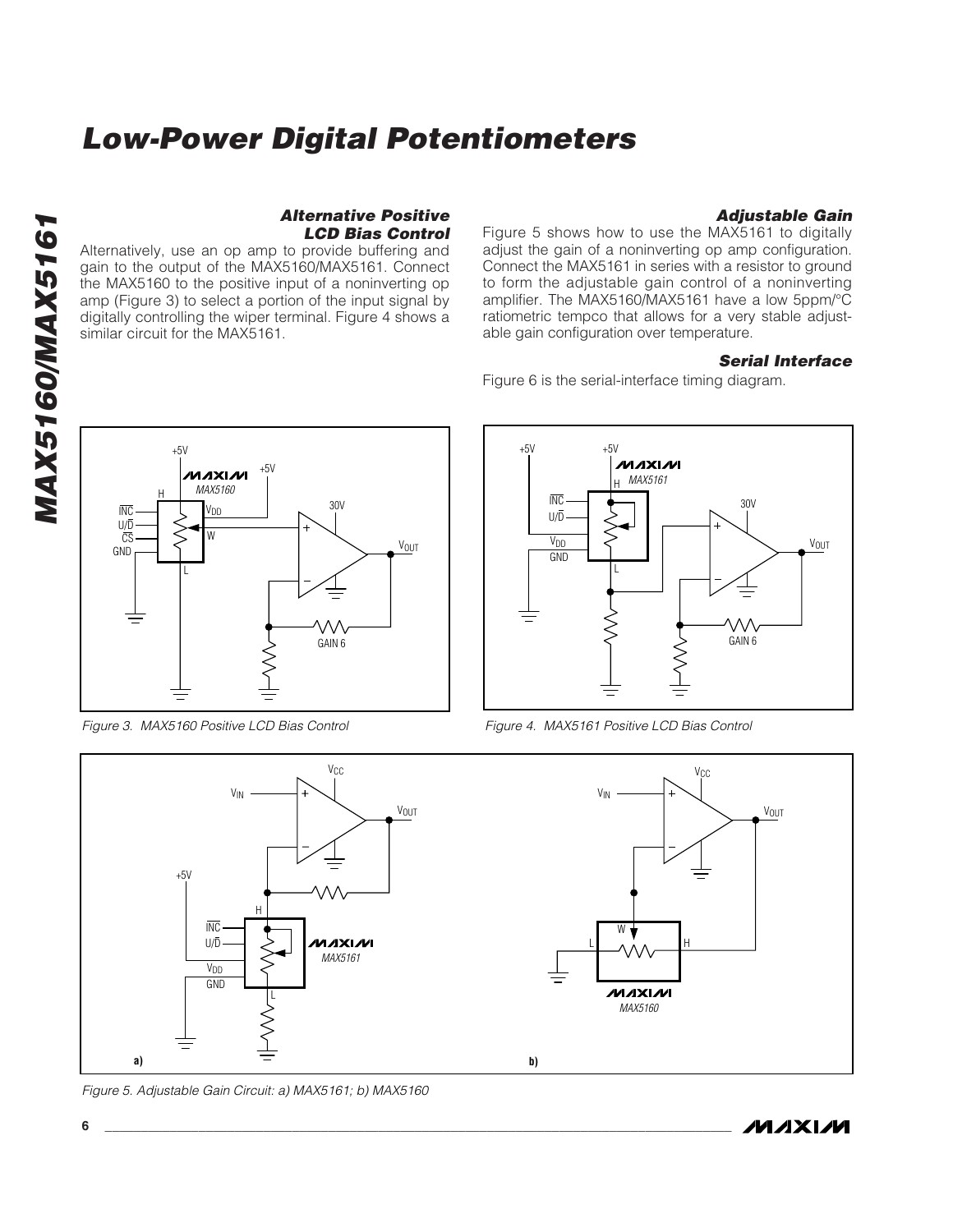

*Figure 6. Serial-Interface Timing Diagram*

#### **Truth Table**

| $\overline{\text{cs}}$ | U/D    | <b>INC</b> | Rw |
|------------------------|--------|------------|----|
|                        | $xx-X$ | ν          |    |
|                        |        |            |    |
|                        |        |            |    |
|                        |        |            |    |
|                        |        |            |    |

X = *Don't care*

O = *Previous state*

+ = *Increment*

— = *Decrement*

↓ *= High-to-Low Transition*

↑ = *Low-to-High Transition*

#### *Chip Information*

TRANSISTOR COUNT: 969

**MAXIM**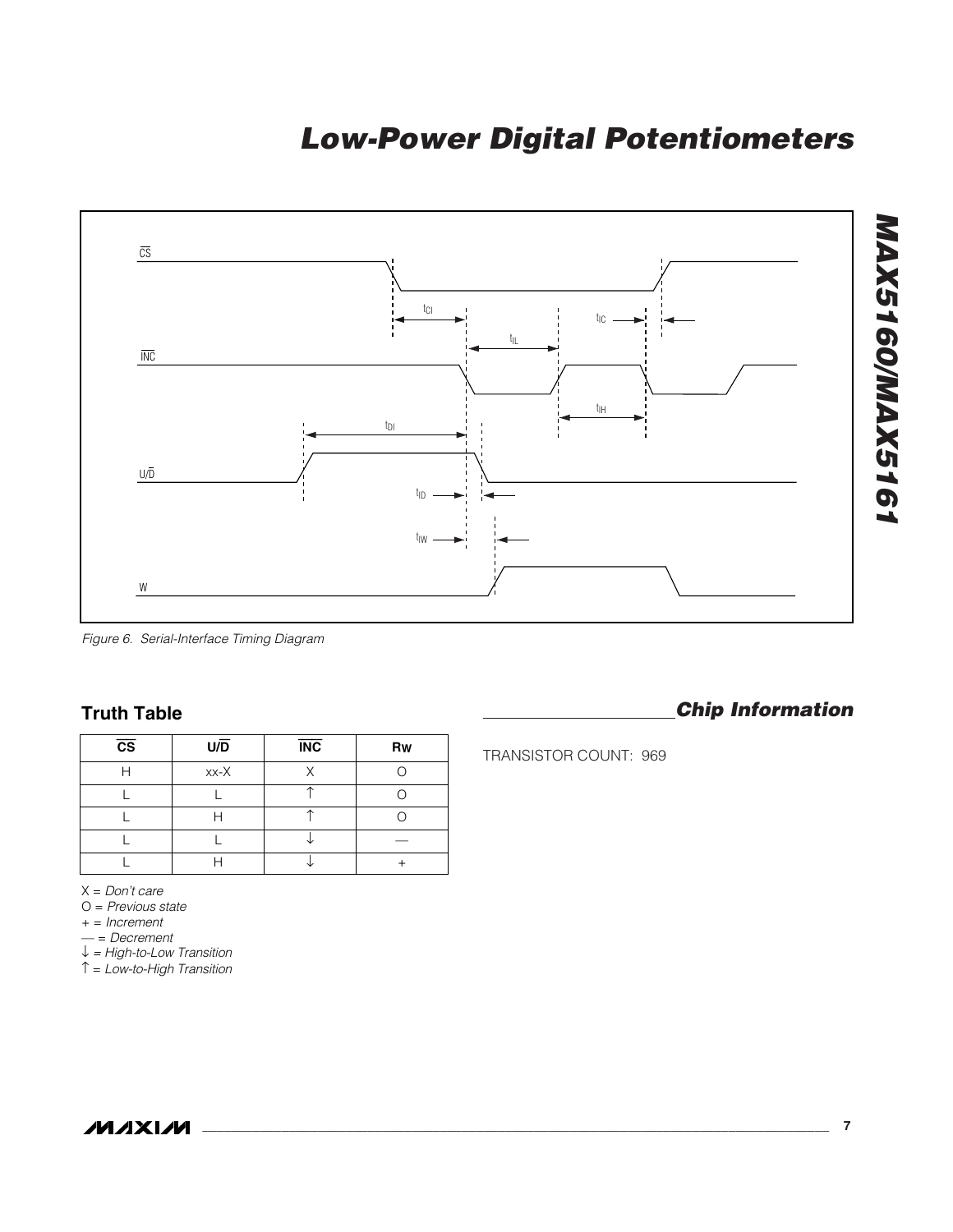

#### *Package Information*